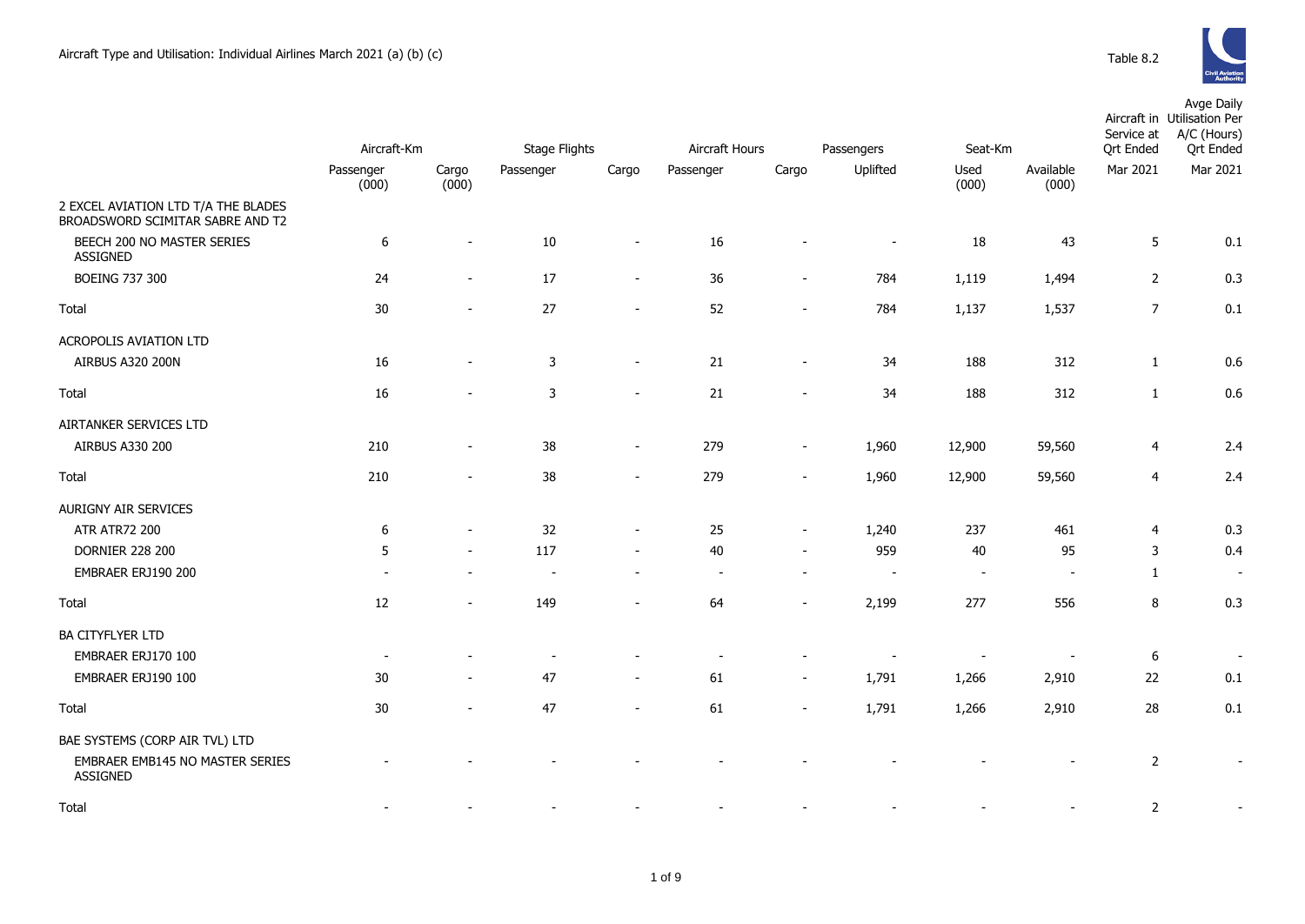|                                                | Aircraft-Km              |                          | <b>Stage Flights</b>     |                          | Aircraft Hours           |                          | Passengers | Seat-Km                  |                    | Service at<br><b>Ort Ended</b> | Aircraft in Utilisation Per<br>A/C (Hours)<br><b>Qrt Ended</b> |
|------------------------------------------------|--------------------------|--------------------------|--------------------------|--------------------------|--------------------------|--------------------------|------------|--------------------------|--------------------|--------------------------------|----------------------------------------------------------------|
|                                                | Passenger<br>(000)       | Cargo<br>(000)           | Passenger                | Cargo                    | Passenger                | Cargo                    | Uplifted   | Used<br>(000)            | Available<br>(000) | Mar 2021                       | Mar 2021                                                       |
| <b>BLUE ISLANDS LIMITED</b>                    |                          |                          |                          |                          |                          |                          |            |                          |                    |                                |                                                                |
| ATR ATR42 300                                  | $\mathbf{1}$             | $\overline{\phantom{a}}$ | 8                        | $\overline{\phantom{a}}$ | $\overline{4}$           | $\blacksquare$           | 141        | 18                       | 29                 | $\mathbf{1}$                   | 0.3                                                            |
| <b>ATR ATR72 200</b>                           | 10                       | $\overline{\phantom{a}}$ | 40                       | $\overline{\phantom{a}}$ | 37                       | $\overline{\phantom{a}}$ | 1,922      | 465                      | 683                | 4                              | 0.3                                                            |
| Total                                          | 11                       | $\overline{\phantom{a}}$ | 48                       | ۰                        | 41                       | ÷,                       | 2,063      | 483                      | 712                | 5                              | 0.3                                                            |
| BRITISH AIRWAYS PLC                            |                          |                          |                          |                          |                          |                          |            |                          |                    |                                |                                                                |
| AIRBUS A318 100                                | $\overline{\phantom{a}}$ |                          | $\overline{\phantom{a}}$ |                          |                          |                          |            |                          |                    | 1                              |                                                                |
| AIRBUS A319 100                                | 126                      |                          | 220                      | $\blacksquare$           | 288                      | $\overline{\phantom{a}}$ | 17,228     | 9,862                    | 16,912             | 37                             | 0.5                                                            |
| AIRBUS A320 200                                | 115                      | $\overline{\phantom{a}}$ | 193                      | $\overline{\phantom{a}}$ | 258                      | $\overline{\phantom{a}}$ | 16,402     | 9,746                    | 19,372             | 67                             | 0.1                                                            |
| AIRBUS A320 200N                               | 189                      | $\overline{\phantom{a}}$ | 214                      | $\overline{\phantom{a}}$ | 365                      | $\overline{a}$           | 19,640     | 18,079                   | 31,513             | 14                             | 1.3                                                            |
| AIRBUS A321 200                                |                          | $\blacksquare$           | $\overline{\phantom{a}}$ | $\overline{\phantom{a}}$ |                          | $\overline{a}$           |            |                          |                    | 18                             |                                                                |
| AIRBUS A321 200N                               | 110                      | $\overline{\phantom{a}}$ | 184                      | $\overline{\phantom{a}}$ | 251                      | $\overline{\phantom{a}}$ | 20,525     | 13,072                   | 22,462             | 10                             | 1.4                                                            |
| AIRBUS A350 1000                               | 1,064                    | 919                      | 186                      | 140                      | 1,328                    | 1,149                    | 16,934     | 101,256                  | 352,080            | 8                              | 9.2                                                            |
| AIRBUS A380 800                                | $\overline{\phantom{a}}$ | $\overline{\phantom{a}}$ | $\overline{\phantom{a}}$ | $\overline{\phantom{a}}$ | $\overline{\phantom{a}}$ | $\blacksquare$           |            | $\overline{\phantom{a}}$ |                    | 12                             | $\sim$                                                         |
| <b>BOEING 747 400</b>                          | $\blacksquare$           | $\overline{\phantom{a}}$ | $\sim$                   | $\blacksquare$           | $\overline{\phantom{a}}$ | $\blacksquare$           | $\sim$     | $\blacksquare$           | $\blacksquare$     | 3                              | $\overline{\phantom{a}}$                                       |
| <b>BOEING 777 200</b>                          | 1,988                    | 964                      | 326                      | 155                      | 2,571                    | 1,244                    | 44,666     | 274,920                  | 519,850            | 45                             | 3.1                                                            |
| <b>BOEING 777 300ER</b>                        | 1,116                    | 2,992                    | 148                      | 362                      | 1,413                    | 3,772                    | 16,963     | 116,205                  | 325,470            | 16                             | 8.2                                                            |
| <b>BOEING 787 10</b>                           | 280                      | 220                      | 38                       | 52                       | 343                      | 294                      | 962        | 7,173                    | 71,341             | 2                              | 7.4                                                            |
| <b>BOEING 787 8</b>                            | 972                      | 823                      | 184                      | 162                      | 1,260                    | 1,066                    | 16,310     | 80,429                   | 208,061            | 12                             | 5.7                                                            |
| <b>BOEING 787 9</b>                            | 1,851                    | 2,023                    | 251                      | 302                      | 2,292                    | 2,542                    | 13,900     | 99,562                   | 399,842            | 18                             | 9.4                                                            |
| Total                                          | 7,812                    | 7,941                    | 1,944                    | 1,173                    | 10,368                   | 10,065                   | 183,530    | 730,304                  | 1,966,903          | 263                            | 2.5                                                            |
| CARGOLOGICAIR LTD                              |                          |                          |                          |                          |                          |                          |            |                          |                    |                                |                                                                |
| <b>BOEING 747 400</b>                          | $\overline{\phantom{a}}$ | 434                      | $\overline{a}$           | 89                       | $\overline{\phantom{a}}$ | 562                      |            |                          |                    | 2                              | 9.1                                                            |
| Total                                          | $\overline{\phantom{a}}$ | 434                      | $\blacksquare$           | 89                       | $\blacksquare$           | 562                      |            |                          |                    | $\overline{2}$                 | 9.1                                                            |
| CATREUS AOC LTD                                |                          |                          |                          |                          |                          |                          |            |                          |                    |                                |                                                                |
| BOMBARDIER BD100 1A10                          | 19                       |                          | 14                       | $\overline{\phantom{a}}$ | 26                       | $\blacksquare$           | 49         | 69                       | 187                | $\overline{2}$                 | 0.4                                                            |
| BOMBARDIER BD700 1A10                          | 29                       |                          | 6                        | $\overline{\phantom{a}}$ | 38                       | $\overline{a}$           | 17         | 91                       | 373                | $\mathbf{1}$                   | 2.0                                                            |
| CESSNA 525 NO MASTER SERIES<br><b>ASSIGNED</b> | $\overline{2}$           |                          | 5                        | $\blacksquare$           | $\overline{4}$           |                          | $\sim$     | 4                        | 12                 | 3                              | $\sim$                                                         |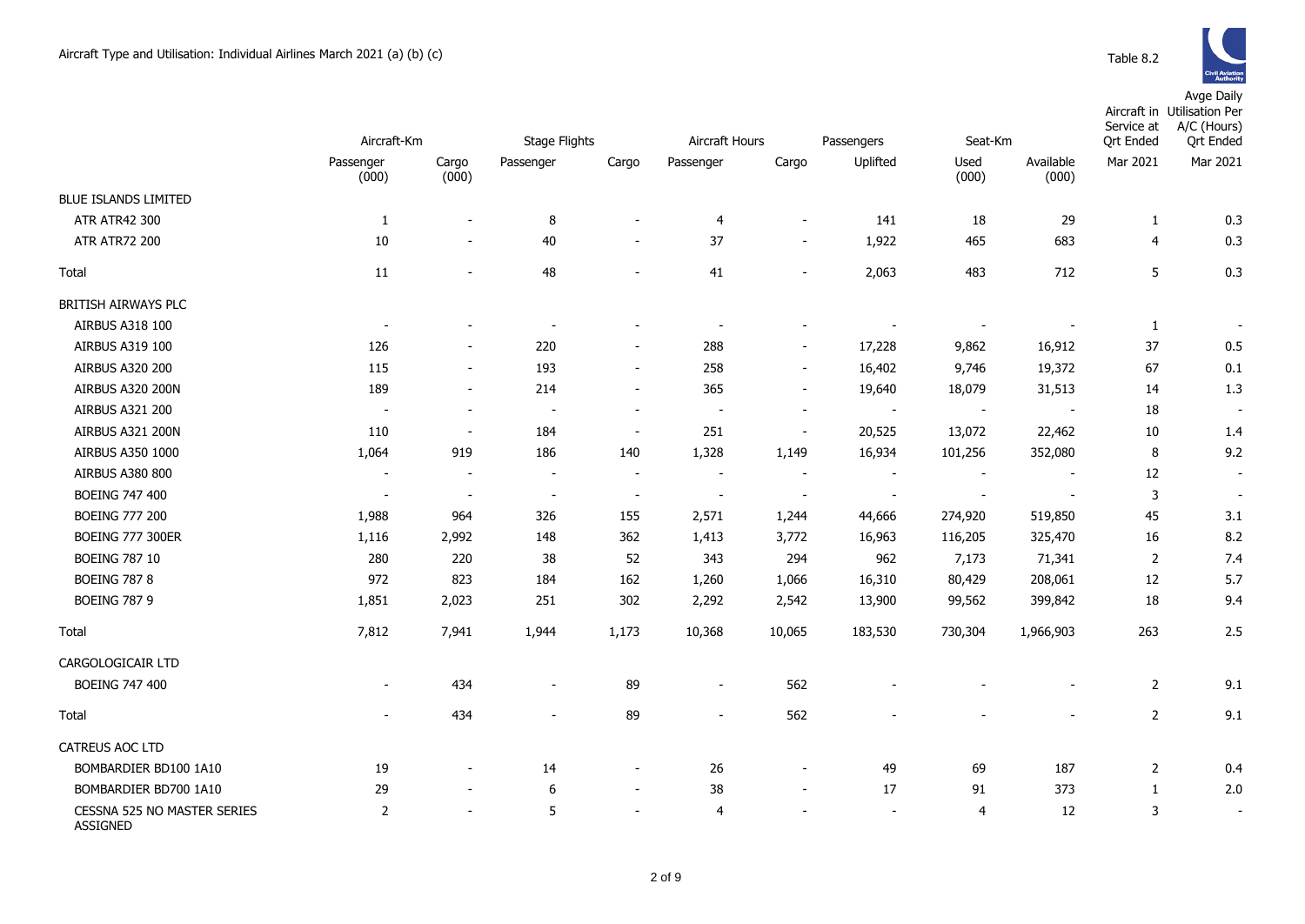

|                                                           |                    |                          | Aircraft Hours       |                          |                          |                          |                          |               |                    | Service at       | Aircraft in Utilisation Per<br>A/C (Hours) |
|-----------------------------------------------------------|--------------------|--------------------------|----------------------|--------------------------|--------------------------|--------------------------|--------------------------|---------------|--------------------|------------------|--------------------------------------------|
|                                                           | Aircraft-Km        |                          | <b>Stage Flights</b> |                          |                          |                          | Passengers               | Seat-Km       |                    | <b>Qrt Ended</b> | <b>Qrt Ended</b>                           |
|                                                           | Passenger<br>(000) | Cargo<br>(000)           | Passenger            | Cargo                    | Passenger                | Cargo                    | Uplifted                 | Used<br>(000) | Available<br>(000) | Mar 2021         | Mar 2021                                   |
| CATREUS AOC LTD                                           |                    |                          |                      |                          |                          |                          |                          |               |                    |                  |                                            |
| CESSNA 560 NO MASTER SERIES<br><b>ASSIGNED</b>            | 15                 | $\overline{\phantom{a}}$ | 17                   | $\overline{\phantom{a}}$ | 24                       |                          |                          | 34            | 131                | 3                | 0.2                                        |
| <b>EMBRAER EMB505 NO MASTER SERIES</b><br><b>ASSIGNED</b> |                    |                          | $\blacksquare$       |                          |                          |                          |                          | $\sim$        | ÷,                 | $\overline{2}$   | $\overline{\phantom{a}}$                   |
| Total                                                     | 64                 |                          | 42                   | $\overline{a}$           | 92                       | $\overline{\phantom{a}}$ | 66                       | 198           | 703                | 11               | 0.3                                        |
| <b>CONCIERGE U LTD</b>                                    |                    |                          |                      |                          |                          |                          |                          |               |                    |                  |                                            |
| BOMBARDIER BD700 1A11                                     | 36                 | L,                       | 6                    | $\overline{\phantom{a}}$ | 45                       | $\overline{a}$           | 24                       | 155           | 504                | 2                | 0.4                                        |
| DASSAULT FALCON 7X NO MASTER<br>SERIES ASSIGNED           | 24                 | ۰                        | $\overline{4}$       | $\blacksquare$           | 29                       | $\overline{\phantom{a}}$ | 10                       | 85            | 339                | $\mathbf{3}$     | 0.4                                        |
| DASSAULT FALCON 900EX NO MASTER<br>SERIES ASSIGNED        |                    |                          |                      |                          | $\overline{\phantom{a}}$ |                          | $\overline{\phantom{a}}$ | $\sim$        | $\blacksquare$     | $\mathbf{1}$     | $\blacksquare$                             |
| <b>GULFSTREAM GV NO MASTER SERIES</b><br><b>ASSIGNED</b>  | 43                 | $\blacksquare$           | 8                    | $\blacksquare$           | 52                       | $\overline{\phantom{m}}$ | 21                       | 102           | 601                | $\overline{2}$   | 1.9                                        |
| Total                                                     | 103                | $\blacksquare$           | 18                   | $\blacksquare$           | 126                      | $\blacksquare$           | 55                       | 342           | 1,444              | 8                | 0.6                                        |
| DHL AIR LTD                                               |                    |                          |                      |                          |                          |                          |                          |               |                    |                  |                                            |
| <b>BOEING 757 200</b>                                     | $\blacksquare$     | 1,263                    | $\blacksquare$       | 1,532                    | $\sim$                   | 2,491                    |                          |               | $\blacksquare$     | 23               | 3.4                                        |
| <b>BOEING 767 300F</b>                                    |                    | 374                      | $\blacksquare$       | 165                      | $\blacksquare$           | 551                      |                          |               | ÷,                 | 3                | 8.4                                        |
| Total                                                     | $\sim$             | 1,637                    | $\sim$               | 1,697                    | $\sim$                   | 3,041                    |                          |               | $\overline{a}$     | 26               | 3.9                                        |
| <b>EASTERN AIRWAYS</b>                                    |                    |                          |                      |                          |                          |                          |                          |               |                    |                  |                                            |
| <b>ATR ATR72 200</b>                                      | 3                  | $\blacksquare$           | 9                    | $\overline{\phantom{a}}$ | $\overline{7}$           | $\overline{\phantom{a}}$ | 238                      | 82            | 191                | 2                | 0.1                                        |
| BAE JETSTREAM 4100 4100                                   | $\overline{7}$     | $\blacksquare$           | 26                   | $\sim$                   | 18                       | $\blacksquare$           | 213                      | 74            | 197                | 13               | 0.1                                        |
| EMBRAER EMB135 NO MASTER SERIES<br><b>ASSIGNED</b>        | 5                  | $\overline{\phantom{a}}$ | 22                   | $\overline{\phantom{a}}$ | 11                       | $\overline{\phantom{a}}$ | 232                      | 83            | 187                | $\mathbf{1}$     | 0.3                                        |
| <b>EMBRAER EMB145 NO MASTER SERIES</b><br><b>ASSIGNED</b> | 17                 | $\overline{\phantom{a}}$ | 64                   | $\overline{\phantom{a}}$ | 34                       | $\blacksquare$           | 965                      | 383           | 829                | 2                | 0.6                                        |
| EMBRAER ERJ170 100                                        | 1                  | $\overline{\phantom{a}}$ | $\overline{4}$       | $\overline{\phantom{a}}$ | 3                        | $\blacksquare$           | 152                      | 55            | 111                | $\mathbf{1}$     | 0.3                                        |
| SAAB 2000 NO MASTER SERIES<br><b>ASSIGNED</b>             |                    |                          | ٠                    | $\sim$                   | ÷.                       | ÷                        | $\sim$                   | $\sim$        | ÷.                 | $\overline{a}$   | $\sim$                                     |
| Total                                                     | 33                 | $\overline{\phantom{a}}$ | 125                  | $\overline{\phantom{a}}$ | 73                       | $\sim$                   | 1,800                    | 677           | 1,515              | 19               | 0.2                                        |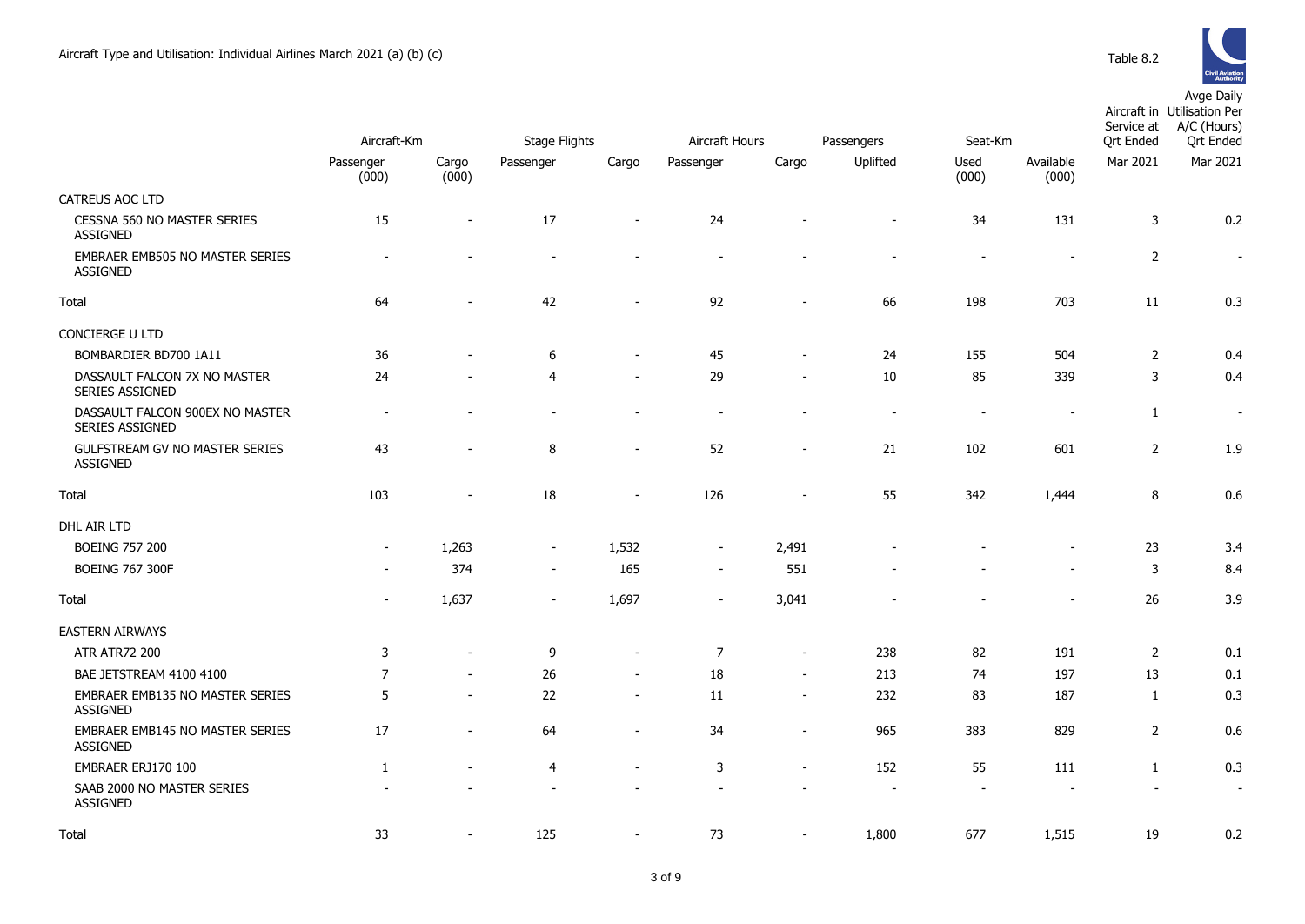|                                                    | Aircraft-Km        |                | Stage Flights  |                          | Aircraft Hours |                          | Passengers | Seat-Km       |                    | Service at<br><b>Qrt Ended</b> | Aircraft in Utilisation Per<br>A/C (Hours)<br><b>Qrt Ended</b> |
|----------------------------------------------------|--------------------|----------------|----------------|--------------------------|----------------|--------------------------|------------|---------------|--------------------|--------------------------------|----------------------------------------------------------------|
|                                                    | Passenger<br>(000) | Cargo<br>(000) | Passenger      | Cargo                    | Passenger      | Cargo                    | Uplifted   | Used<br>(000) | Available<br>(000) | Mar 2021                       | Mar 2021                                                       |
| EASYJET UK LTD                                     |                    |                |                |                          |                |                          |            |               |                    |                                |                                                                |
| AIRBUS A319 100                                    | 151                | $\blacksquare$ | 218            | $\overline{\phantom{a}}$ | 306            | $\blacksquare$           | 17,650     | 11,310        | 23,624             | 75                             | 0.2                                                            |
| <b>AIRBUS A320 200</b>                             | 50                 | $\blacksquare$ | 60             | $\overline{\phantom{a}}$ | 93             | $\overline{a}$           | 4,871      | 3,357         | 9,006              | 62                             | 0.2                                                            |
| AIRBUS A320 200N                                   | 697                |                | 635            | $\sim$                   | 1,231          | $\overline{\phantom{a}}$ | 46,588     | 41,713        | 125,521            | 37                             | 0.9                                                            |
| AIRBUS A321 200N                                   | 10                 | $\blacksquare$ | 6              | $\overline{\phantom{a}}$ | 16             |                          | 520        | 942           | 2,376              | 10                             | 0.4                                                            |
| Total                                              | 909                |                | 919            | $\overline{\phantom{a}}$ | 1,646          |                          | 69,629     | 57,322        | 160,527            | 184                            | 0.4                                                            |
| EXECUTIVE JET CHARTER LTD                          |                    |                |                |                          |                |                          |            |               |                    |                                |                                                                |
| AGUSTA AW139 NO MASTER SERIES<br><b>ASSIGNED</b>   |                    |                |                |                          |                |                          |            |               |                    | $\overline{2}$                 | $\blacksquare$                                                 |
| DASSAULT FALCON 2000 NO MASTER<br>SERIES ASSIGNED  |                    |                |                |                          |                |                          |            |               |                    | 1                              | $\overline{\phantom{a}}$                                       |
| DASSAULT FALCON 7X NO MASTER<br>SERIES ASSIGNED    |                    |                |                |                          |                |                          |            |               |                    | 1                              | 0.1                                                            |
| GULFSTREAM GIV NO MASTER SERIES<br><b>ASSIGNED</b> |                    |                |                |                          |                |                          |            |               |                    | $\mathbf{1}$                   | $\sim$                                                         |
| GULFSTREAM GVI NO MASTER SERIES<br><b>ASSIGNED</b> | $\mathbf{1}$       |                | $\overline{2}$ | $\sim$                   | 3              | $\sim$                   | 5          | 1             | $\overline{7}$     | $\overline{2}$                 | $\sim$                                                         |
| <b>Total</b>                                       | $\mathbf{1}$       |                | $\overline{2}$ |                          | 3              |                          | 5          | $\mathbf{1}$  | $\overline{7}$     | $\overline{7}$                 | $\overline{\phantom{a}}$                                       |
| <b>GAMA AVIATION (UK) LTD</b>                      |                    |                |                |                          |                |                          |            |               |                    |                                |                                                                |
| AIRBUS HELICOPTERS MBB BK117 C                     |                    |                |                |                          |                |                          |            |               |                    | 3                              | $\sim$                                                         |
| BEECH 200 NO MASTER SERIES<br><b>ASSIGNED</b>      |                    |                |                |                          |                |                          |            |               |                    | $\overline{7}$                 | $\blacksquare$                                                 |
| CANADAIR CL600 2B16 600                            | 18                 |                | 6              | $\blacksquare$           | 24             |                          | 27         | 92            | 183                | 5                              | 0.1                                                            |
| CESSNA 510 NO MASTER SERIES<br><b>ASSIGNED</b>     |                    |                |                |                          | ÷.             |                          |            |               |                    | $\mathbf{1}$                   | $\sim$                                                         |
| CESSNA 560 NO MASTER SERIES<br><b>ASSIGNED</b>     |                    |                |                |                          |                |                          |            |               |                    | 3                              | $\overline{\phantom{a}}$                                       |
| HAWKER HAWKER 800 NO MASTER<br>SERIES ASSIGNED     |                    |                |                |                          |                |                          |            |               |                    | 1                              |                                                                |
| Total                                              | 18                 |                | 6              |                          | 24             | ÷                        | 27         | 92            | 183                | 20                             |                                                                |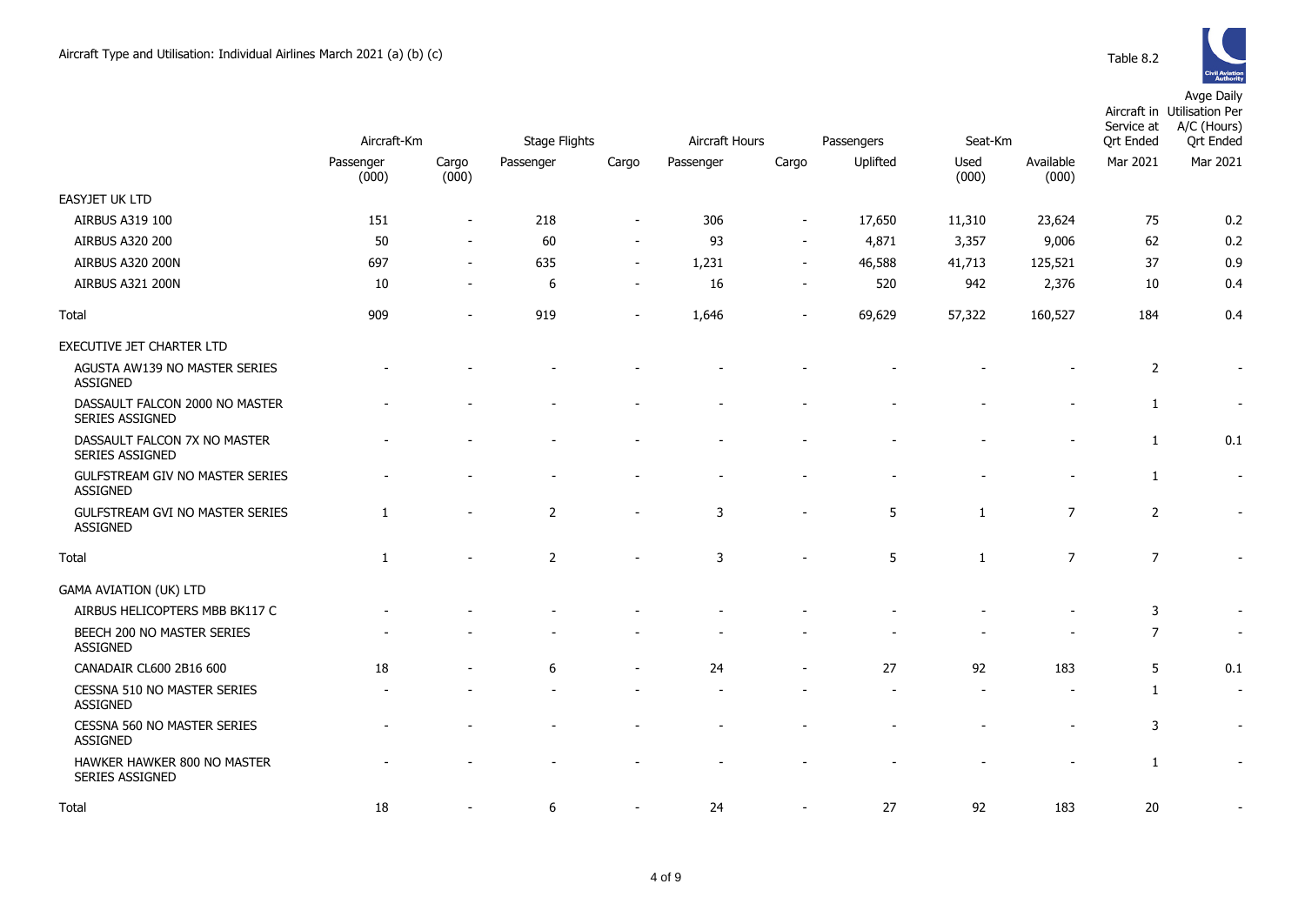|                                                          | Aircraft-Km              |                          | <b>Stage Flights</b>     |                          | Aircraft Hours           |                          | Passengers               | Seat-Km                  |                          | Service at<br><b>Qrt Ended</b> | Aircraft in Utilisation Per<br>A/C (Hours)<br><b>Qrt Ended</b> |
|----------------------------------------------------------|--------------------------|--------------------------|--------------------------|--------------------------|--------------------------|--------------------------|--------------------------|--------------------------|--------------------------|--------------------------------|----------------------------------------------------------------|
|                                                          | Passenger<br>(000)       | Cargo<br>(000)           | Passenger                | Cargo                    | Passenger                | Cargo                    | Uplifted                 | Used<br>(000)            | Available<br>(000)       | Mar 2021                       | Mar 2021                                                       |
| JET2.COM LTD                                             |                          |                          |                          |                          |                          |                          |                          |                          |                          |                                |                                                                |
| <b>AIRBUS A321 200</b>                                   | $\blacksquare$           |                          |                          |                          |                          |                          |                          | $\overline{\phantom{a}}$ |                          | 1                              | $\overline{\phantom{a}}$                                       |
| BOEING 737 300                                           |                          |                          |                          |                          |                          |                          | $\overline{\phantom{a}}$ | $\blacksquare$           |                          | $\overline{7}$                 |                                                                |
| <b>BOEING 737 800</b>                                    | 14                       |                          | 11                       | $\overline{\phantom{a}}$ | 24                       | $\overline{a}$           | 520                      | 662                      | 2,636                    | 74                             |                                                                |
| <b>BOEING 757 200</b>                                    | ٠                        |                          |                          | L,                       | $\overline{\phantom{a}}$ | $\overline{\phantom{a}}$ | $\overline{a}$           | $\overline{\phantom{a}}$ |                          | 8                              | $\overline{\phantom{a}}$                                       |
| Total                                                    | 14                       | ÷,                       | 11                       | ÷,                       | 24                       | $\blacksquare$           | 520                      | 662                      | 2,636                    | 90                             | $\sim$                                                         |
| JOTA AVIATION LTD                                        |                          |                          |                          |                          |                          |                          |                          |                          |                          |                                |                                                                |
| BAE AVRO146RJ 100                                        | 7                        | $\overline{\phantom{a}}$ | 16                       | $\blacksquare$           | 15                       | $\blacksquare$           | 604                      | 191                      | 681                      | $\mathbf{1}$                   | 0.5                                                            |
| BAE AVRO146RJ 85                                         |                          | $\blacksquare$           | $\blacksquare$           | $\blacksquare$           | $\overline{\phantom{a}}$ | $\blacksquare$           | $\overline{\phantom{a}}$ | $\overline{\phantom{a}}$ | $\overline{\phantom{a}}$ | $\mathbf{1}$                   | 0.3                                                            |
| <b>BAE BAE146 300</b>                                    |                          | 10                       | $\overline{\phantom{a}}$ | $\overline{7}$           | $\overline{\phantom{a}}$ | 17                       | $\overline{\phantom{a}}$ | $\overline{\phantom{a}}$ | $\overline{\phantom{a}}$ | 3                              | 0.4                                                            |
| Total                                                    | $\overline{7}$           | 10                       | 16                       | $\overline{7}$           | 15                       | 17                       | 604                      | 191                      | 681                      | 5                              | 0.4                                                            |
| <b>LOGANAIR LTD</b>                                      |                          |                          |                          |                          |                          |                          |                          |                          |                          |                                |                                                                |
| <b>ATR ATR42 500</b>                                     | 51                       | 14                       | 189                      | 34                       | 175                      | 46                       | 2,777                    | 806                      | 2,467                    | 4                              | 1.8                                                            |
| <b>ATR ATR72 200</b>                                     | 34                       | $\blacksquare$           | 143                      | $\sim$                   | 117                      | $\overline{\phantom{a}}$ | 2,990                    | 926                      | 2,358                    | 3                              | 1.1                                                            |
| <b>BRITTEN NORMAN BN2A</b><br>UNDESIGNATED MASTER SERIES | 17                       | $\blacksquare$           | 471                      | $\overline{\phantom{a}}$ | 117                      | $\overline{\phantom{a}}$ | 1,185                    | 52                       | 132                      | $\overline{2}$                 | 1.7                                                            |
| DE HAVILLAND DHC6 400                                    | 27                       | $\blacksquare$           | 167                      | $\overline{\phantom{a}}$ | 150                      | $\overline{a}$           | 480                      | 80                       | 514                      | 3                              | 1.5                                                            |
| EMBRAER EMB135 NO MASTER SERIES<br><b>ASSIGNED</b>       | $\overline{\phantom{a}}$ | $\overline{\phantom{a}}$ | ÷.                       | $\overline{\phantom{a}}$ | $\overline{\phantom{a}}$ | $\blacksquare$           | $\overline{\phantom{a}}$ | $\overline{\phantom{a}}$ | $\overline{\phantom{a}}$ | 4                              | $\overline{\phantom{a}}$                                       |
| EMBRAER EMB145 NO MASTER SERIES<br><b>ASSIGNED</b>       | 215                      | $\blacksquare$           | 646                      | $\blacksquare$           | 602                      | $\overline{\phantom{a}}$ | 8,239                    | 3,260                    | 10,518                   | 13                             | 1.3                                                            |
| SAAB 340 NO MASTER SERIES ASSIGNED                       | 73                       | 1                        | 290                      | $\mathbf{1}$             | 259                      | 4                        | 2,277                    | 1,018                    | 2,397                    | 13                             | 0.6                                                            |
| Total                                                    | 416                      | 16                       | 1,906                    | 35                       | 1,419                    | 50                       | 17,948                   | 6,142                    | 18,386                   | 42                             | 1.0                                                            |
| LONDON EXECUTIVE AVIATION LTD                            |                          |                          |                          |                          |                          |                          |                          |                          |                          |                                |                                                                |
| BOMBARDIER BD700 1A10                                    | 60                       | $\overline{a}$           | 31                       | $\overline{\phantom{a}}$ | 77                       | $\overline{a}$           | 84                       | 159                      | 874                      | $\overline{2}$                 | 1.1                                                            |
| BOMBARDIER BD700 1A11                                    | 11                       | $\blacksquare$           | $\overline{2}$           | $\blacksquare$           | 14                       | $\sim$                   | 10                       | 55                       | 144                      | 1                              | 0.5                                                            |
| CANADAIR CL600 2B16 600                                  | 3                        |                          | $\overline{2}$           | $\overline{\phantom{a}}$ | $\overline{4}$           |                          | $\overline{4}$           | 6                        | 37                       | 1                              | 0.2                                                            |
| CESSNA 550 NO MASTER SERIES<br><b>ASSIGNED</b>           |                          |                          |                          |                          |                          |                          |                          |                          |                          | 1                              | $\overline{\phantom{a}}$                                       |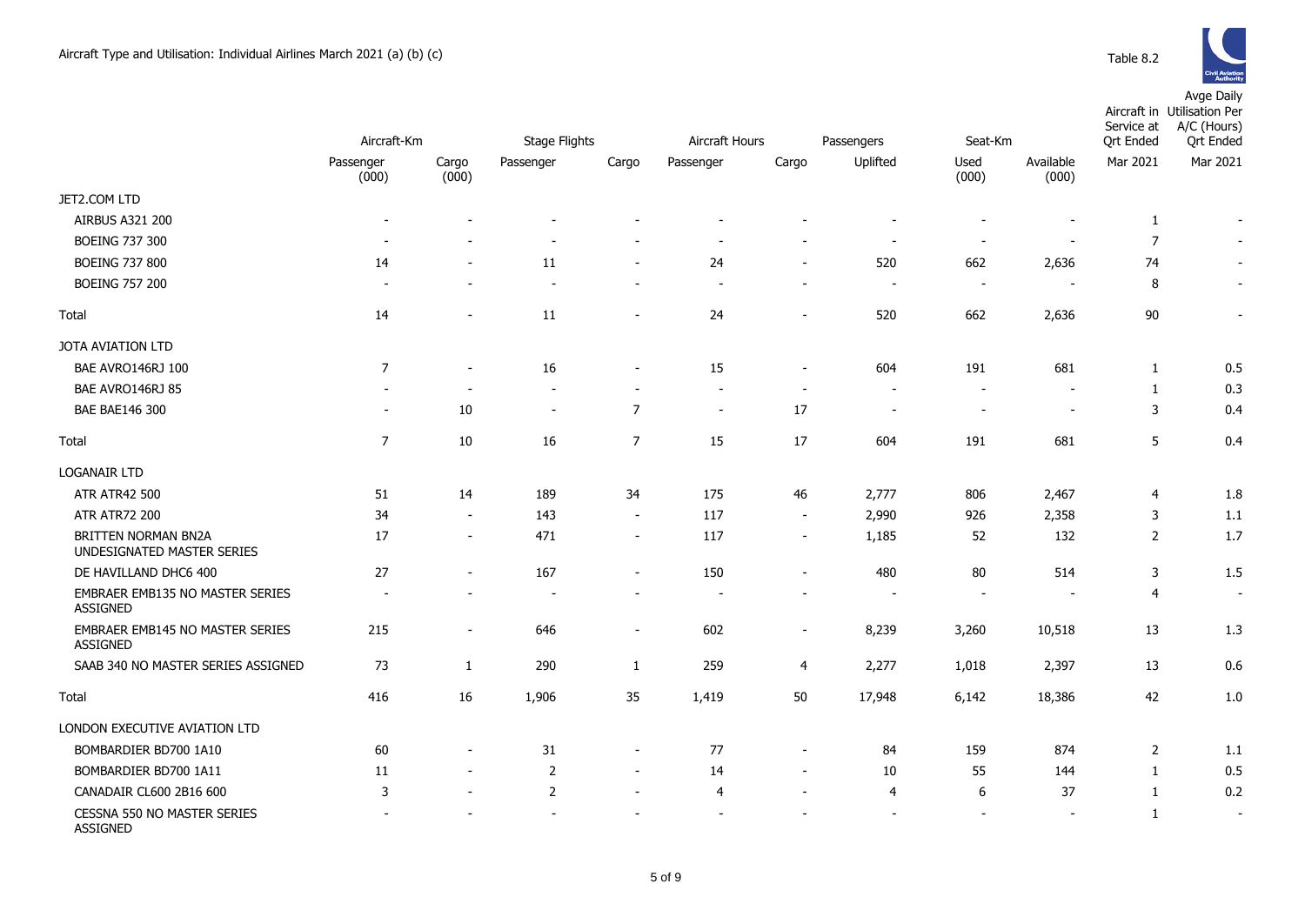|                                                    | Aircraft-Km        |                | <b>Stage Flights</b>     |                          | Aircraft Hours           |                          | Seat-Km<br>Passengers |               | Service at<br><b>Ort Ended</b> | Aircraft in Utilisation Per<br>A/C (Hours)<br><b>Ort Ended</b> |                          |
|----------------------------------------------------|--------------------|----------------|--------------------------|--------------------------|--------------------------|--------------------------|-----------------------|---------------|--------------------------------|----------------------------------------------------------------|--------------------------|
|                                                    | Passenger<br>(000) | Cargo<br>(000) | Passenger                | Cargo                    | Passenger                | Cargo                    | Uplifted              | Used<br>(000) | Available<br>(000)             | Mar 2021                                                       | Mar 2021                 |
| LONDON EXECUTIVE AVIATION LTD                      |                    |                |                          |                          |                          |                          |                       |               |                                |                                                                |                          |
| CESSNA 560 NO MASTER SERIES<br>ASSIGNED            | 1                  | $\overline{a}$ | $\overline{2}$           | $\overline{a}$           | 2                        |                          |                       | 3             | 9                              | 3                                                              | 0.1                      |
| DASSAULT FALCON 2000 NO MASTER<br>SERIES ASSIGNED  | 13                 |                | 9                        | $\overline{\phantom{a}}$ | 19                       | $\blacksquare$           | 20                    | 50            | 127                            | $\overline{2}$                                                 | 0.4                      |
| DASSAULT FALCON 7X NO MASTER<br>SERIES ASSIGNED    | 27                 | ÷,             | 6                        | $\blacksquare$           | 33                       | $\sim$                   | 11                    | 59            | 405                            | $\overline{2}$                                                 | 0.9                      |
| EMBRAER EMB135 NO MASTER SERIES<br><b>ASSIGNED</b> | 34                 | $\overline{a}$ | 25                       | $\overline{\phantom{a}}$ | 51                       | $\overline{\phantom{a}}$ | $72\,$                | 163           | 447                            | $\overline{4}$                                                 | 0.3                      |
| EMBRAER EMB505 NO MASTER SERIES<br><b>ASSIGNED</b> | 7                  | $\overline{a}$ | 6                        | $\overline{\phantom{a}}$ | 11                       | ÷                        | $\overline{a}$        | 25            | 54                             | $\mathbf{1}$                                                   | 0.2                      |
| Total                                              | 156                |                | 83                       | $\overline{a}$           | 210                      |                          | 201                   | 520           | 2,097                          | 17                                                             | 0.4                      |
| NORWEGIAN AIR UK LTD                               |                    |                |                          |                          |                          |                          |                       |               |                                |                                                                |                          |
| <b>BOEING 787 9</b>                                |                    |                |                          |                          |                          |                          |                       |               |                                | 8                                                              | $\sim$                   |
| Total                                              |                    |                |                          |                          |                          |                          |                       |               |                                | 8                                                              | $\overline{\phantom{a}}$ |
| RVL AVIATION LTD                                   |                    |                |                          |                          |                          |                          |                       |               |                                |                                                                |                          |
| BEECH 200 NO MASTER SERIES<br><b>ASSIGNED</b>      | 10                 | 4              | 23                       | 3                        | 25                       | 8                        |                       | 15            | 59                             | 4                                                              | 0.2                      |
| CESSNA 310 NO MASTER SERIES<br><b>ASSIGNED</b>     |                    |                |                          |                          |                          |                          |                       |               |                                | $\overline{2}$                                                 | $\sim$                   |
| CESSNA 402 NO MASTER SERIES<br>ASSIGNED            |                    |                |                          |                          |                          |                          |                       |               |                                | $\mathbf{1}$                                                   | $\sim$                   |
| CESSNA 404 NO MASTER SERIES<br>ASSIGNED            |                    |                |                          | ÷                        |                          |                          |                       |               |                                | $\overline{2}$                                                 | $\sim$                   |
| CESSNA F406 NO MASTER SERIES<br><b>ASSIGNED</b>    | $\overline{a}$     | 19             | $\overline{\phantom{a}}$ | 17                       | $\overline{a}$           | 49                       |                       |               |                                | 6                                                              | 0.1                      |
| SAAB 340 NO MASTER SERIES ASSIGNED                 | $\sim$             | 33             | $\overline{\phantom{a}}$ | 22                       | $\overline{\phantom{a}}$ | 72                       |                       |               |                                | $\overline{2}$                                                 | 1.1                      |
| Total                                              | 10                 | 56             | 23                       | 42                       | 25                       | 129                      |                       | 15            | 59                             | 17                                                             | 0.2                      |
| RYANAIR UK LTD                                     |                    |                |                          |                          |                          |                          |                       |               |                                |                                                                |                          |
| <b>BOEING 737 800</b>                              | 27                 | $\blacksquare$ | 16                       | $\overline{\phantom{a}}$ | 41                       | $\blacksquare$           | 1,483                 | 2,489         | 5,077                          | $\mathbf{1}$                                                   | 1.5                      |
| Total                                              | 27                 | $\sim$         | 16                       | $\sim$                   | 41                       | $\sim$                   | 1,483                 | 2,489         | 5,077                          | $\mathbf{1}$                                                   | 1.5                      |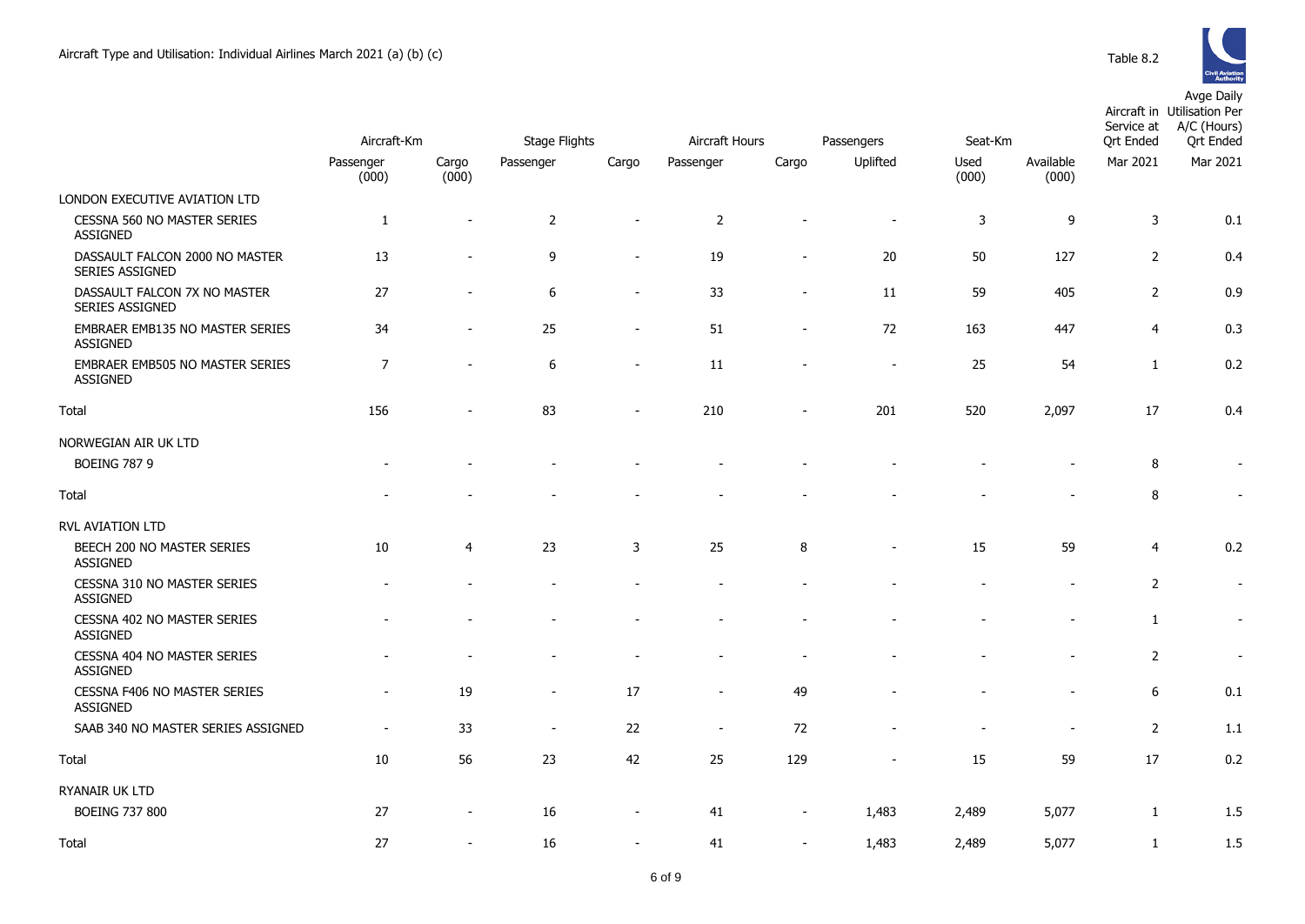

|                                                          | Aircraft-Km              |                          | <b>Stage Flights</b><br>Aircraft Hours |                          |                          |                          | Passengers               |                          | Seat-Km                  |                              | Aircraft in Utilisation Per<br>Service at<br>A/C (Hours)<br><b>Qrt Ended</b> |
|----------------------------------------------------------|--------------------------|--------------------------|----------------------------------------|--------------------------|--------------------------|--------------------------|--------------------------|--------------------------|--------------------------|------------------------------|------------------------------------------------------------------------------|
|                                                          | Passenger                | Cargo                    | Passenger                              | Cargo                    | Passenger                | Cargo                    | Uplifted                 | Used                     | Available                | <b>Qrt Ended</b><br>Mar 2021 | Mar 2021                                                                     |
|                                                          | (000)                    | (000)                    |                                        |                          |                          |                          |                          | (000)                    | (000)                    |                              |                                                                              |
| TAG AVIATION (UK) LTD                                    |                          |                          |                                        |                          |                          |                          |                          |                          |                          |                              |                                                                              |
| BOMBARDIER BD700 1A10                                    |                          |                          |                                        |                          |                          |                          |                          |                          |                          | $\overline{2}$               |                                                                              |
| BOMBARDIER BD700 1A11                                    |                          |                          |                                        |                          |                          |                          |                          |                          |                          | $\mathbf{1}$                 | 0.4                                                                          |
| CANADAIR CL600 2B16 600                                  |                          |                          |                                        |                          |                          |                          |                          |                          |                          | 1                            |                                                                              |
| DASSAULT FALCON 2000 NO MASTER<br><b>SERIES ASSIGNED</b> |                          |                          |                                        |                          |                          |                          |                          |                          |                          | $\overline{\phantom{a}}$     |                                                                              |
| DASSAULT FALCON 7X NO MASTER<br>SERIES ASSIGNED          | 15                       | $\overline{\phantom{a}}$ | 6                                      | $\blacksquare$           | 19                       | $\blacksquare$           | 23                       | 68                       | 185                      | $\mathbf{1}$                 | 0.3                                                                          |
| GULFSTREAM GV NO MASTER SERIES<br><b>ASSIGNED</b>        | 24                       | $\overline{\phantom{a}}$ | 6                                      | $\blacksquare$           | 31                       | $\overline{\phantom{a}}$ | 43                       | 181                      | 432                      | $\mathbf{1}$                 | 0.5                                                                          |
| GULFSTREAM GVI NO MASTER SERIES<br><b>ASSIGNED</b>       |                          |                          |                                        |                          |                          |                          | ÷                        | ÷,                       | $\sim$                   | $\mathbf{1}$                 | $\overline{\phantom{a}}$                                                     |
| Total                                                    | 39                       | $\overline{\phantom{a}}$ | 12                                     | $\sim$                   | 50                       | $\blacksquare$           | 66                       | 249                      | 617                      | $\overline{7}$               | 0.2                                                                          |
| TITAN AIRWAYS LTD                                        |                          |                          |                                        |                          |                          |                          |                          |                          |                          |                              |                                                                              |
| AIRBUS A318 100                                          | $\overline{2}$           |                          | 1                                      | $\overline{\phantom{a}}$ | 4                        | $\overline{\phantom{a}}$ | 15                       | 34                       | 73                       | 1                            | 0.9                                                                          |
| AIRBUS A320 200                                          | 28                       | $\overline{\phantom{a}}$ | 15                                     | $\overline{\phantom{a}}$ | 43                       | $\blacksquare$           | 745                      | 1,304                    | 4,970                    | $\overline{2}$               | 0.7                                                                          |
| AIRBUS A321 200                                          | 24                       | 192                      | 14                                     | 107                      | 37                       | 289                      | 714                      | 1,217                    | 5,191                    | 6                            | 1.1                                                                          |
| <b>AIRBUS A321 200N</b>                                  | $\overline{\phantom{a}}$ | $\overline{\phantom{a}}$ | $\overline{\phantom{a}}$               | $\overline{\phantom{a}}$ | $\overline{\phantom{a}}$ | $\blacksquare$           | $\overline{\phantom{a}}$ | $\overline{\phantom{a}}$ | $\overline{\phantom{a}}$ | $\overline{2}$               |                                                                              |
| BOEING 737 400                                           | $\overline{\phantom{a}}$ | 144                      | $\overline{a}$                         | 232                      | $\overline{\phantom{a}}$ | 304                      | $\overline{\phantom{a}}$ | $\sim$                   | $\sim$                   | $\overline{2}$               | 3.5                                                                          |
| <b>BOEING 757 200</b>                                    | 67                       | $\overline{\phantom{a}}$ | 18                                     | $\overline{\phantom{a}}$ | 91                       | $\overline{\phantom{a}}$ | 448                      | 2,810                    | 13,621                   | $\overline{2}$               | 1.9                                                                          |
| Total                                                    | 121                      | 336                      | 48                                     | 339                      | 175                      | 593                      | 1,922                    | 5,365                    | 23,855                   | 15                           | 1.6                                                                          |
| TUI AIRWAYS LTD                                          |                          |                          |                                        |                          |                          |                          |                          |                          |                          |                              |                                                                              |
| <b>BOEING 737 8</b>                                      |                          |                          |                                        |                          |                          |                          |                          |                          |                          | 10                           |                                                                              |
| <b>BOEING 737 800</b>                                    |                          |                          |                                        |                          |                          |                          |                          |                          |                          | 29                           | $\overline{\phantom{a}}$                                                     |
| <b>BOEING 757 200</b>                                    |                          | $\overline{\phantom{a}}$ | ÷,                                     | $\overline{a}$           | $\overline{a}$           | $\overline{\phantom{a}}$ | $\blacksquare$           | $\overline{a}$           | $\blacksquare$           | 4                            |                                                                              |
| <b>BOEING 767 300F</b>                                   | 8                        | $\overline{\phantom{a}}$ | 4                                      | 1                        | 12                       | 1                        | 142                      | 471                      | 2,483                    | $\overline{2}$               | 0.2                                                                          |
| <b>BOEING 787 8</b>                                      |                          | 43                       | $\blacksquare$                         | $\overline{7}$           | $\blacksquare$           | 56                       | $\overline{a}$           | $\overline{\phantom{a}}$ | $\overline{\phantom{a}}$ | 8                            | 0.2                                                                          |
| <b>BOEING 787 9</b>                                      |                          | 707                      | $\overline{\phantom{a}}$               | 181                      | $\blacksquare$           | 961                      |                          | $\blacksquare$           | $\overline{\phantom{a}}$ | 6                            | 4.5                                                                          |
| Total                                                    | 8                        | 750                      | $\overline{4}$                         | 189                      | 12                       | 1,018                    | 142                      | 471                      | 2,483                    | 59                           | 0.5                                                                          |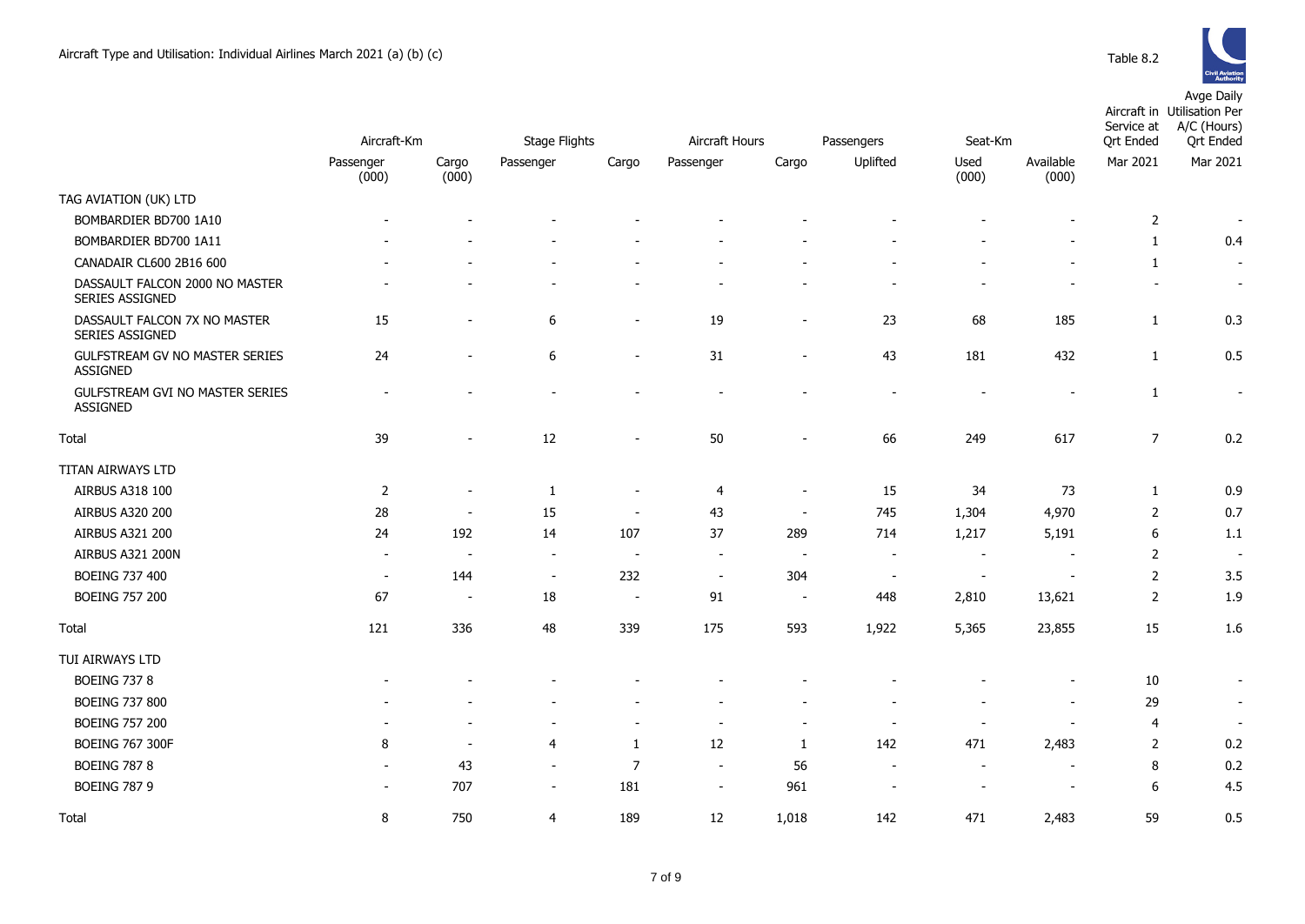|                                                    | Aircraft-Km              |                          | <b>Stage Flights</b><br>Aircraft Hours |                          |                          | Passengers<br>Seat-Km    |                          |                          | Service at<br><b>Ort Ended</b> | Aircraft in Utilisation Per<br>A/C (Hours)<br><b>Qrt Ended</b> |          |
|----------------------------------------------------|--------------------------|--------------------------|----------------------------------------|--------------------------|--------------------------|--------------------------|--------------------------|--------------------------|--------------------------------|----------------------------------------------------------------|----------|
|                                                    | Passenger<br>(000)       | Cargo<br>(000)           | Passenger                              | Cargo                    | Passenger                | Cargo                    | Uplifted                 | Used<br>(000)            | Available<br>(000)             | Mar 2021                                                       | Mar 2021 |
| VIRGIN ATLANTIC AIRWAYS LTD                        |                          |                          |                                        |                          |                          |                          |                          |                          |                                |                                                                |          |
| AIRBUS A330 200                                    | $\overline{\phantom{a}}$ | $\overline{\phantom{a}}$ | $\blacksquare$                         | $\overline{\phantom{a}}$ |                          | $\sim$                   |                          | $\sim$                   |                                | $\overline{2}$                                                 |          |
| AIRBUS A330 300                                    | 310                      | 39                       | 63                                     | 72                       | 412                      | 98                       | 9,050                    | 45,242                   | 82,411                         | 10                                                             | 0.9      |
| AIRBUS A350 1000                                   | 557                      | 1,085                    | 77                                     | 204                      | 683                      | 1,371                    | 4,427                    | 30,163                   | 186,715                        | $\overline{7}$                                                 | 9.1      |
| <b>BOEING 787 9</b>                                | 1,586                    | 2,462                    | 250                                    | 360                      | 2,020                    | 3,090                    | 30,746                   | 195,140                  | 418,616                        | 17                                                             | 9.1      |
| Total                                              | 2,453                    | 3,586                    | 390                                    | 636                      | 3,114                    | 4,559                    | 44,223                   | 270,545                  | 687,742                        | 36                                                             | 6.3      |
| VIRGIN ATLANTIC INTERNATIONAL                      |                          |                          |                                        |                          |                          |                          |                          |                          |                                |                                                                |          |
| AIRBUS A330 200                                    |                          |                          |                                        |                          |                          |                          |                          |                          |                                | 1                                                              | $\sim$   |
| <b>Total</b>                                       |                          |                          |                                        |                          |                          |                          |                          |                          |                                | $\mathbf{1}$                                                   | $\sim$   |
| <b>VOLUXIS LTD</b>                                 |                          |                          |                                        |                          |                          |                          |                          |                          |                                |                                                                |          |
| BOMBARDIER BD700 1A10                              | 9                        |                          | 1                                      | $\blacksquare$           | 10                       |                          | $\overline{7}$           | 59                       | 119                            | $\mathbf{1}$                                                   | 1.0      |
| DASSAULT FALCON 900EX NO MASTER<br>SERIES ASSIGNED | 16                       |                          | $\overline{4}$                         | $\blacksquare$           | 21                       | $\overline{\phantom{a}}$ | 20                       | 80                       | 241                            | 2                                                              | 0.4      |
| EMBRAER EMB505 NO MASTER SERIES<br><b>ASSIGNED</b> | $\mathbf{1}$             | $\overline{\phantom{a}}$ | $\overline{2}$                         | $\overline{a}$           | $\mathbf{1}$             |                          | $\overline{\phantom{a}}$ | $\overline{\phantom{a}}$ | 3                              | $\mathbf{1}$                                                   | 0.1      |
| HAWKER HAWKER 800 NO MASTER<br>SERIES ASSIGNED     | 20                       | $\overline{\phantom{a}}$ | 20                                     | $\sim$                   | 31                       |                          | $\overline{\phantom{a}}$ | 54                       | 178                            | 3                                                              | 0.2      |
| Total                                              | 45                       | $\overline{\phantom{0}}$ | 27                                     | $\blacksquare$           | 63                       | $\blacksquare$           | 27                       | 193                      | 541                            | $\overline{7}$                                                 | 0.3      |
| <b>WEST ATLANTIC UK LTD</b>                        |                          |                          |                                        |                          |                          |                          |                          |                          |                                |                                                                |          |
| <b>ATR ATR72 200</b>                               | $\sim$                   | 19                       | $\overline{\phantom{a}}$               | 87                       | $\overline{\phantom{a}}$ | 72                       |                          |                          |                                | $\mathbf{1}$                                                   | 2.2      |
| <b>BOEING 737 300</b>                              | $\overline{\phantom{a}}$ | 167                      | $\sim$                                 | 238                      | $\sim$                   | 340                      |                          |                          |                                | 6                                                              | 1.7      |
| BOEING 737 400                                     | $\overline{\phantom{a}}$ | 102                      | $\sim$                                 | 260                      | $\sim$                   | 254                      |                          |                          |                                | $\overline{7}$                                                 | 1.0      |
| <b>BOEING 737 800</b>                              | $\blacksquare$           | 51                       | $\sim$                                 | 109                      | $\blacksquare$           | 117                      |                          |                          |                                | $\mathbf{1}$                                                   | 3.7      |
| <b>Total</b>                                       | $\overline{a}$           | 339                      | $\blacksquare$                         | 694                      | $\blacksquare$           | 783                      |                          |                          |                                | 15                                                             | 1.6      |
| WIZZ AIR UK LTD                                    |                          |                          |                                        |                          |                          |                          |                          |                          |                                |                                                                |          |
| <b>AIRBUS A320 200</b>                             | 130                      |                          | 70                                     | $\sim$                   | 203                      | $\overline{\phantom{a}}$ | 6,676                    | 12,439                   | 24,213                         | 3                                                              | 4.0      |
| AIRBUS A321 200                                    | 3                        | $\blacksquare$           | 2                                      | $\blacksquare$           | 5                        | $\blacksquare$           | 185                      | 291                      | 723                            | $\overline{7}$                                                 | 0.5      |